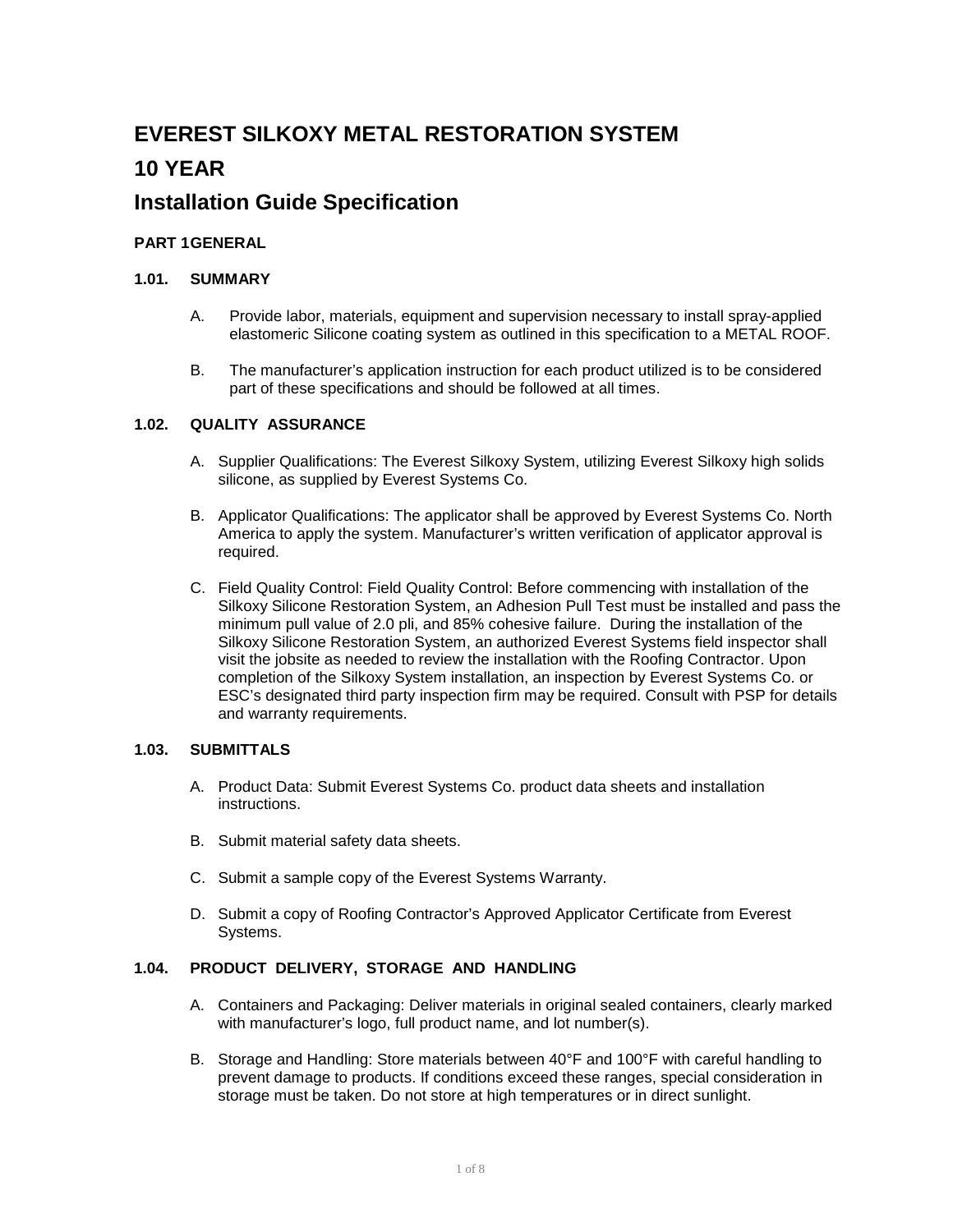C. Protection: Protect all materials from freezing and other damage during transit, handling, storage, and installation.

# **1.05. PROJECT CONDITIONS**

- A. Consult the coatings manufacturer for recommendations on the proper system to use on project substrate and at expected substrate and ambient temperatures. Do not apply coatings when wind velocity is above 15 mph..
- B. Do not apply materials unless surface to receive Silicone coating is clean and dry.
- C. The entire system shall be fully adhered to the surface on which it is applied.
- D. Install all material in strict accordance with all published safety, weather, or applicable regulations of the manufacturer and/or federal agencies, which have jurisdiction.

# **1.06. DETAIL WORK**

A. Refer to Everest Detail Drawings for preparation and finishing of drains, vents, ducts, flashing, parapet walls, etc. The contractor should outline this work before work commences, and shall be performed observing good trade practices.

# **PART 2 PRODUCTS**

# **2.01. SPRAY-APPLIED ELASTOMERIC, SILICONE COATING SYSTEM**

A. The coating shall be the Everest Silkoxy high solids spray applied elastomeric SILICONE coating, supplied by Everest Systems Co. Company.

| <b>PROPERTY</b>       | <b>ASTM METHOD</b> | <b>RESULTS</b>      | <b>Everest Silkoxy</b> |
|-----------------------|--------------------|---------------------|------------------------|
| Tensile Strength, psi |                    |                     |                        |
| (Max @ 73°F)          | D6694/D-2370       | Minimum 150         | 203                    |
| % Elongation @ Break  |                    |                     |                        |
| '73°F)                | D6694/D-2370       | Minimum 100         | 468%                   |
| Volume Solids %       | D6694/D-2697       | > 57                | 90.0                   |
| Weight Solids %       | D6694/D-1644       | <b>Report Value</b> | 90.0                   |

B. Physical Properties of Cured Coating System:

# **2.02. ACCESSORIES AND MISCELLANEOUS MATERIALS**

- A. Flashing and waterproof coverings for expansion joints shall be compatible with the Silkoxy Silicone Coating.
- B. Everest Systems Silkoxy Silicone Flashing Grade Sealant shall be used to seal fatigued flashings, such as curbs, through roof penetrations, drains, base flashings and other areas of concern.
- C. Miscellaneous materials such as adhesives, elastomeric caulking compounds, vents and drains shall be a composite part of the roof system and shall be compatible with the coating materials.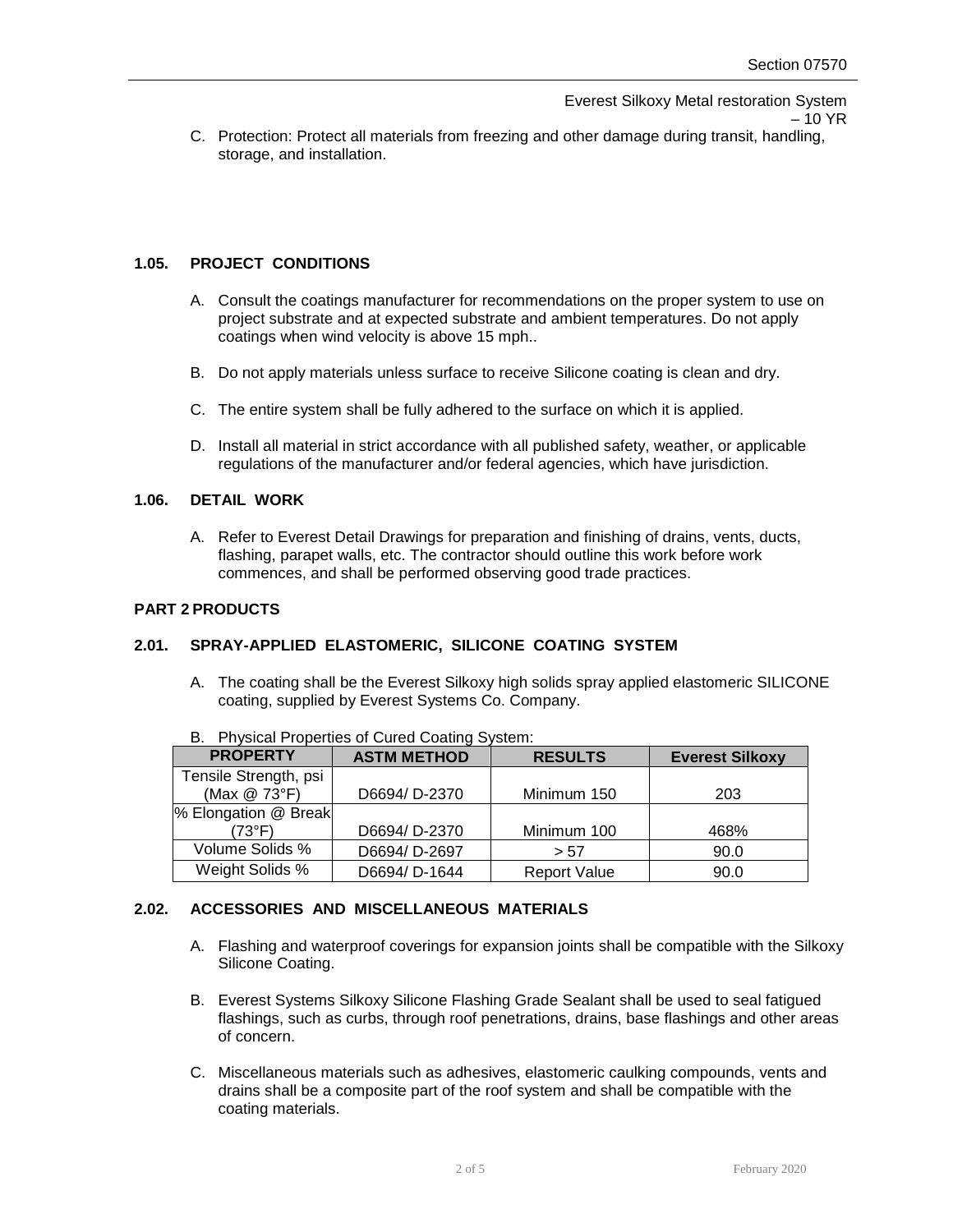## **PART 3 EXECUTION**

## **3.01. MANUFACTURER'S INSTRUCTIONS**

A. Compliance: Comply with manufacturer's product data, including product technical bulletins and product guide specification instructions

# **3.02. EXAMINATION**

- A. Inspect surfaces, which will receive the coating system to make sure they are clean, smooth, sound, properly prepared, and free of moisture, dirt, debris, or other contamination.
- B. Verify that all roof penetrations, mechanical equipment, cants, edge metal, and other onroof items are in place and secure.
- C. Verify that all critical areas around the immediate vicinity of the spray area are suitably protected.
- D. Verify that all roof drains are clean and in working order.
- E. Verify that all air conditioning and air intake vents are suitably protected or closed.

# **3.03. SURFACE PREPARATION**

#### **A. GENERAL**

- a. Existing roofing materials shall be securely fastened to meet wind uplift requirements.
- b. If the surface is free of loose scale, rust, weathered or chalking paint, it can be cleaned using a high pressure wash of at least 3500 psi. Grease, oil, or other contaminants shall be removed with approved roof wash products.

## **B. METAL**

- a Severely rusted metal (flaking) should be wire abraded down to clean, white metal. Surface rust does not require abrasion.
- b Metal that has corroded to the point of weakness must be replaced.
- c Stitch screw any large gaps or overlaps that cause greater than 1/16" opening.

#### *SEAMS*

- a Apply Silkoxy Flashing Grade to Horizontal Seams
	- i. Apply Silkoxy Flashing Grade over seam at least using 1 gal/sq.
	- ii. While standing on the lower panel of the endlap, backbrush the silicone into the seam.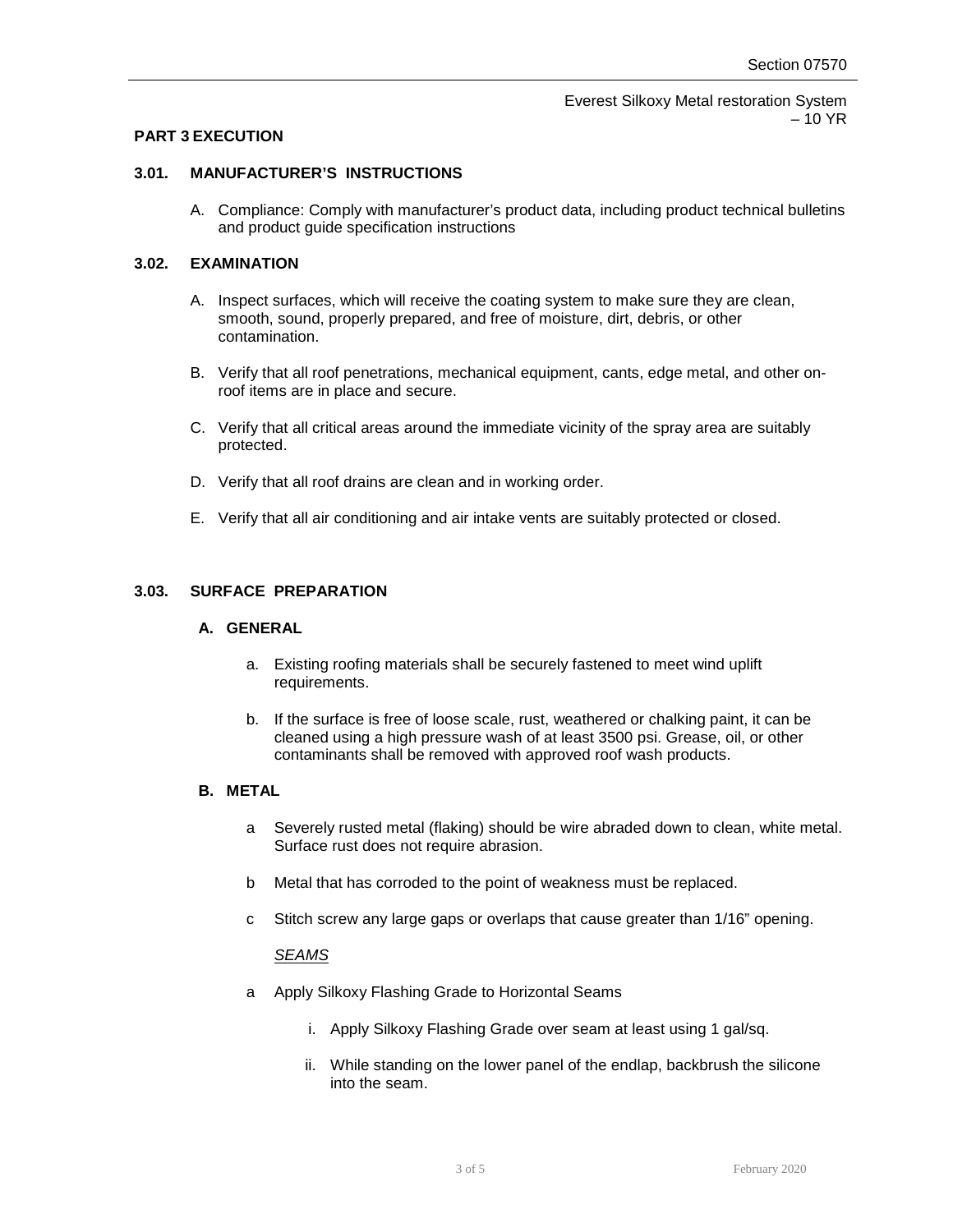iii. Allow to dry for 12 hrs.

#### *Fasteners:*

- a Tighten or replace all fasteners as necessary. In no case shall joints or seams be allowed to separate greater than 1/16 inch.
- b Apply Silkoxy Flashing Grade over every fastener to ensure it completely encapsulates the fastener head. Target is 50 DFT.

(Anticipated usage will be around 0.05 gal/sq)

a If roof has surface clips they must be completely encapsulated with Silkoxy Flashing Grade. Special care must also be taken to allow water to flow around clips.. (Each clip will need to encapsulated at least  $\frac{1}{4}$  inch thick and 1.5 inches beyond the clip in all sides.)

# *Penetrations, Flashings, Ridge-Caps etc:*

- a Seal by applying Silkoxy Flashing Grade at a rate to ensure 50 wet mils in thickness and 2" around the base of the penetration.
- b Small holes in roof should be treated as follows:
	- i. If area has been previously coated , remove all coating in 6" area around hole.
	- ii. Remove all rust in exposed area.
	- iii. Apply sheet metal patch with standard fasteners with neoprene washers.
	- iv. Scuff the new metal with sandpaper to produce a profile.
	- v. Apply Silkoxy Flashing Grade to new metal, paying special attention to the seams.
- c On previously coated roofs, with rust showing through, these areas MUST be treated as follows:
	- i. Mechanically remove coating in rusted areas until a 1" non rusted area is exposed beyond the rusted area.
	- ii. All flaking rust must be removed.
	- i. Surface should be power washed and all loose, blistered or damaged coating removed.
	- ii. Apply a single layer of Silkoxy Silicone Coating at a rate of 1.5 gallons per 100 square feet to the area.
	- iii. Allow to dry for 12 to 24 hours.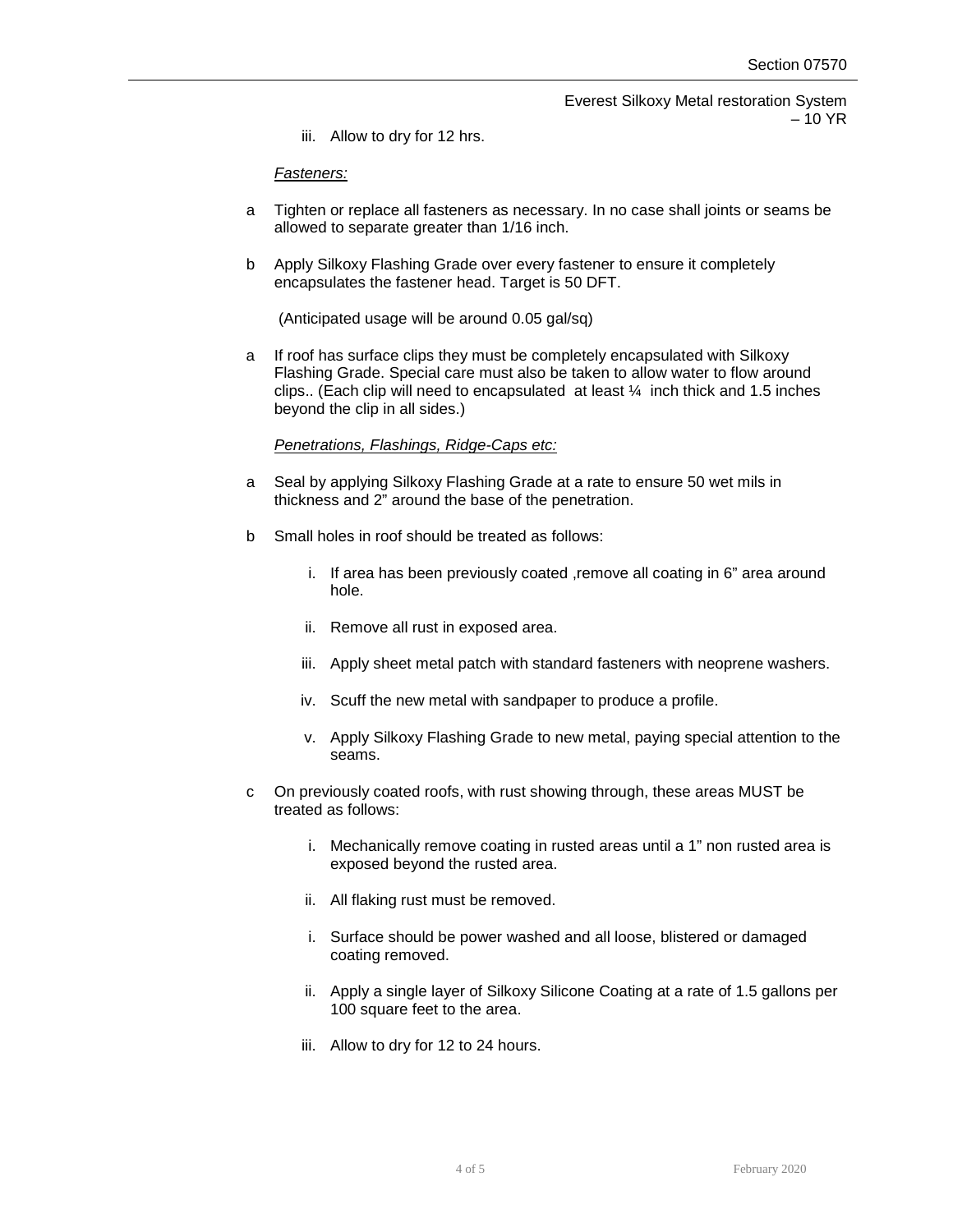## **3.04. APPLICATION**

- A. Elastomeric Silicone Coating System:
	- a. The coating system shall be sprayed or roller applied.
	- b. The coating system shall be evenly applied in 1 or 2 coats to achieve a **minimum required** dry film thickness.
- B. 10 Year L&M Warranty- 1.5 gallons per 100 square feet- 21 Mils DFT
	- a. These minimum recommendations for material usage are for ideal conditions. The number of gallons per 100 square feet may need to increase due to uneven application, roof profile, wind conditions while spraying, or other variables.
	- b. No coating shall be applied if weather will not allow it to skin over prior to exposure to precipitation.

# **3.05. FIELD QUALITY REQUIREMENTS**

A. Inspection by the coating manufacturer's representative shall be made to verify the proper installation of the system. Any areas that do not meet the minimum standards for application as specified herein shall be corrected at the contractor's expense.

#### **3.06. CLEANING**

- A. Surfaces not intended to receive spray polyurethane foam insulation and/or elastomeric coating materials shall be protected during the application of the system. Should this protection not be effective, or not be provided, the respective surfaces shall be restored to their proper conditions.
- B. All debris from completion of work shall be completely removed from the project site. The site shall be left in a broom-clean condition.

#### **3.07. MATERIAL**

- B. The following materials are available from Everest Systems Co. Company:
	- a. Everest Silkoxy 90% Solids Silicone, high performance elastomeric roof coating
	- b. Everest Silkoxy Flashing Grade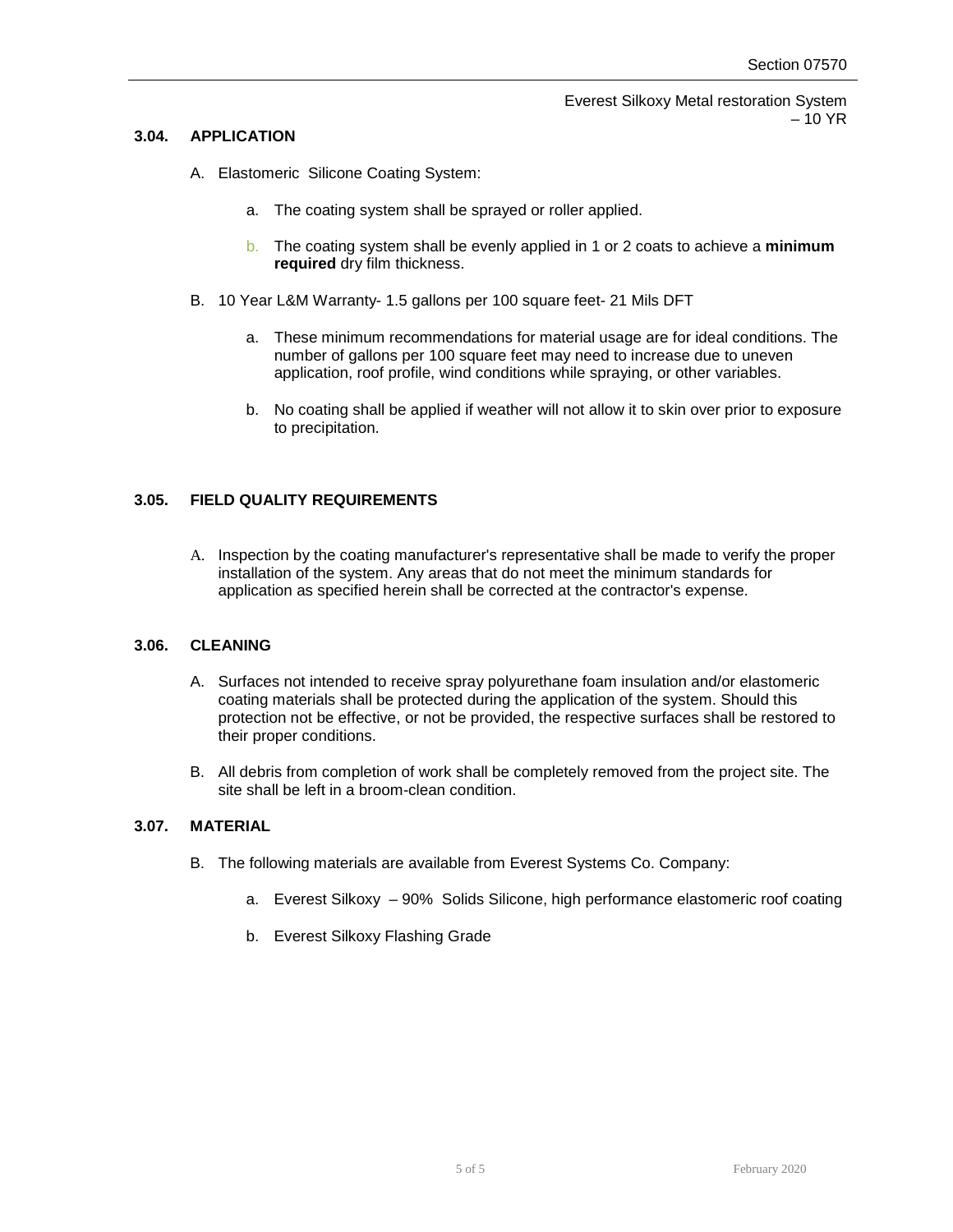# **3.08. Detail Drawings**

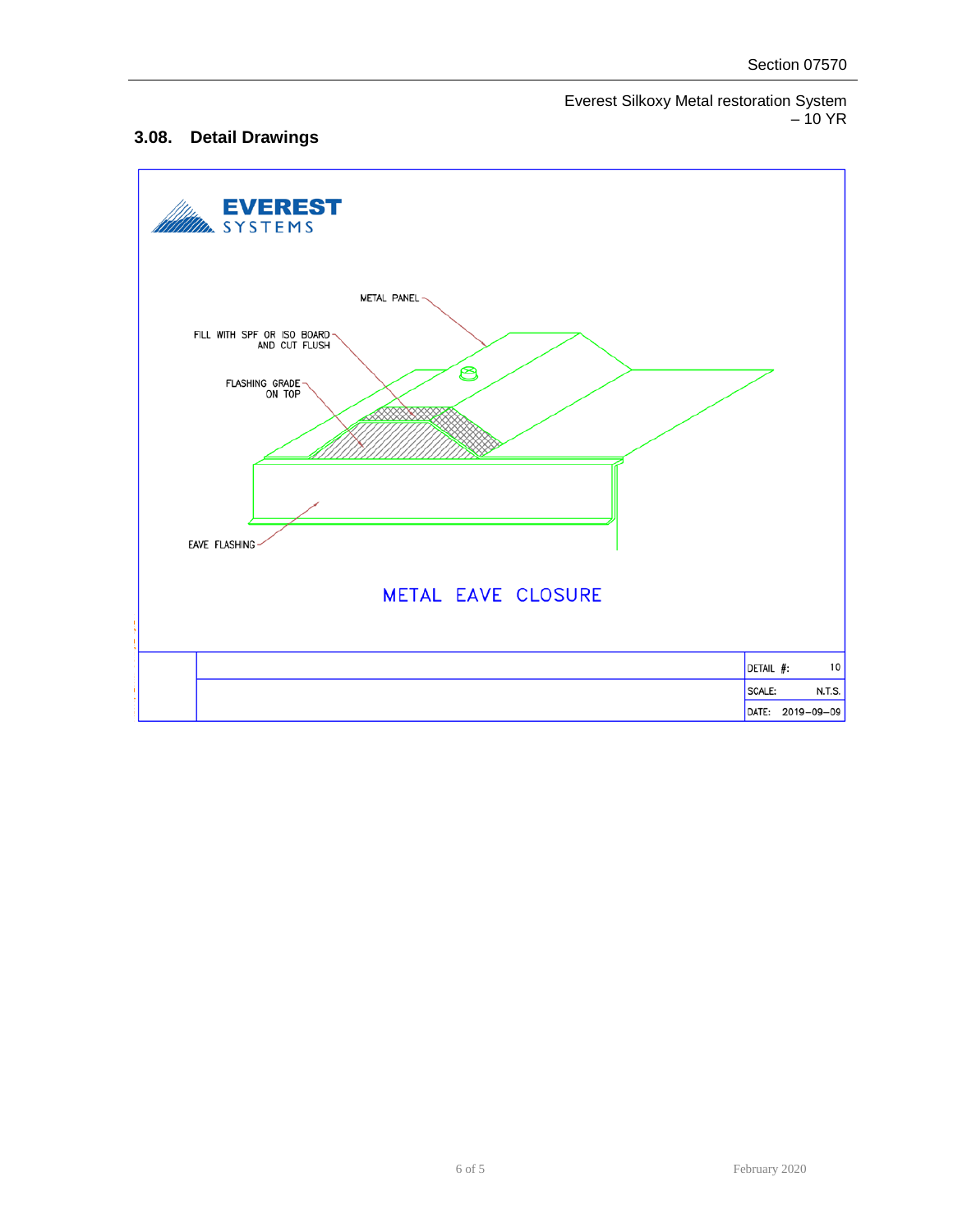

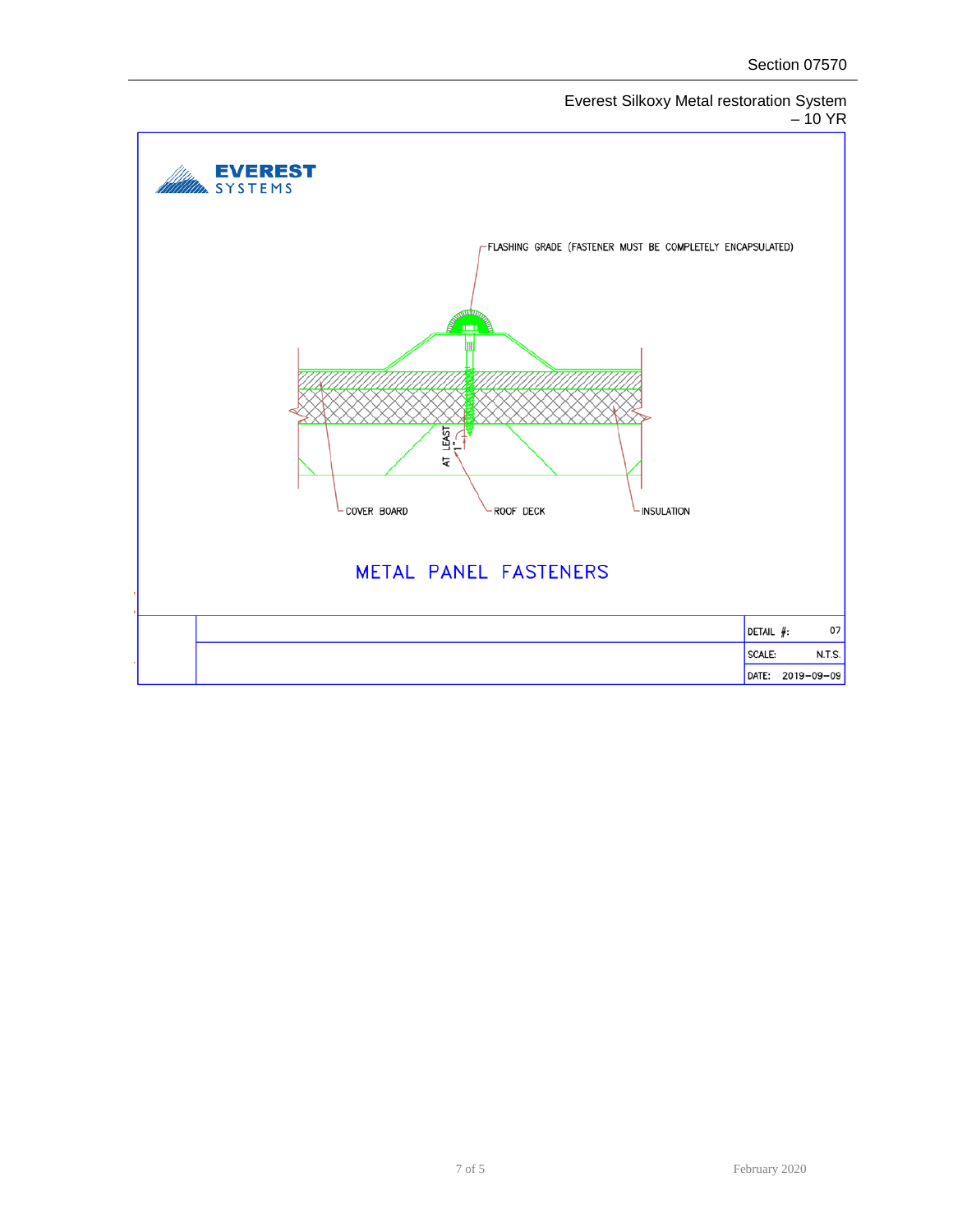

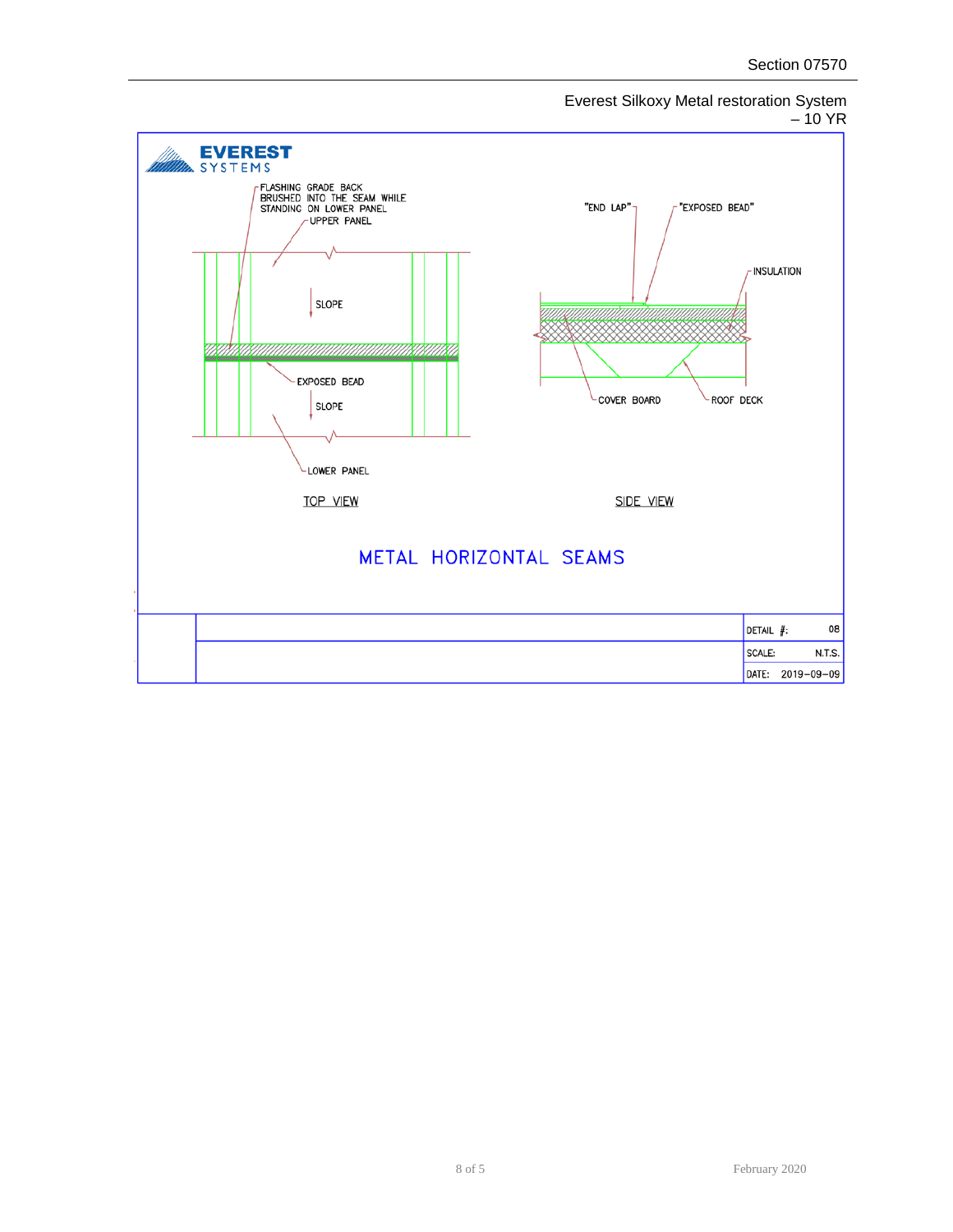